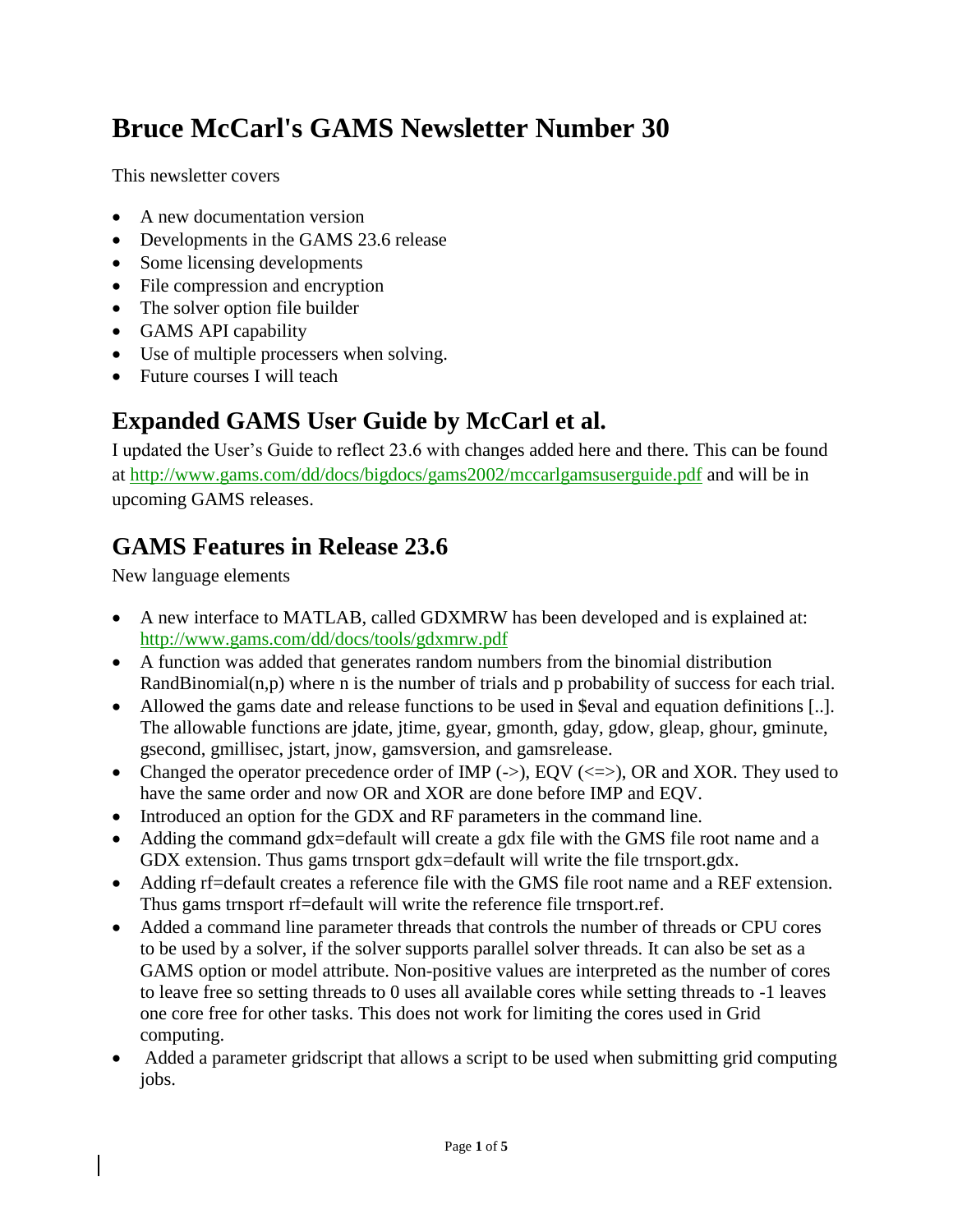# **IDE features**

The *Find in Files* option now allows you to identify sub-directories and to exclude them from the search.

# **New utilities**

#### **Two new utilities were added**

**Chk4Upd -** Checks if there is a newer version of GAMS available than the one being used. It also checks for the newest version you can run with your license. By default it uses the gamslice.txt located in the GAMS system directory. Alternatively, you can specify another license in the command line. It is integrated in the GAMS IDE under the Help menu at the Check for GAMS Update choice.

**XLSDump -** Writes all worksheets of an Excel workbook to a gdx file. Unlike GDXXRW, the program does not require that Excel is installed. This works only on Windows platforms.

# **Licensing Developments**

GAMS has introduced a new generic license which supports all platforms on which GAMS is able to run (i.e. it can be employed on more than one type of computer operating system – such as Windows and LINUX). It requires distribution 23.6 or newer to work. Pricing and details can be received from your GAMS distributor.

GAMS offers a free academic solver link license through the OSI Solver interface to members of the solver partners academic initiative programs. As of now this involves CPLEX, GUROBI, MOSEK, and XPRESS. Details are available through [http://support.gams](http://support.gams-software.com/doku.php?id=solver:academic_programs_by_solver_partners)[software.com/doku.php?id=solver:academic\\_programs\\_by\\_solver\\_partners](http://support.gams-software.com/doku.php?id=solver:academic_programs_by_solver_partners)

# **GDXXRW Features in release 23.6**

You can cause GDXXRW to write data subject to an automatic filter specified in Excel. The syntax for this involves adding **filter=n** to the GDXXRW call. When n=0 is the default condition and uses no filter, n=1 turns the filter and applies it to the row just above the data,  $n=2$  turns the filter and applies it to the row 2 rows above the data, n=k turns the filter and applies it to the row k rows above the data. The Expanded use guide provides an example.

#### **Solver developments in release 23.6**

A number of solver developments took place with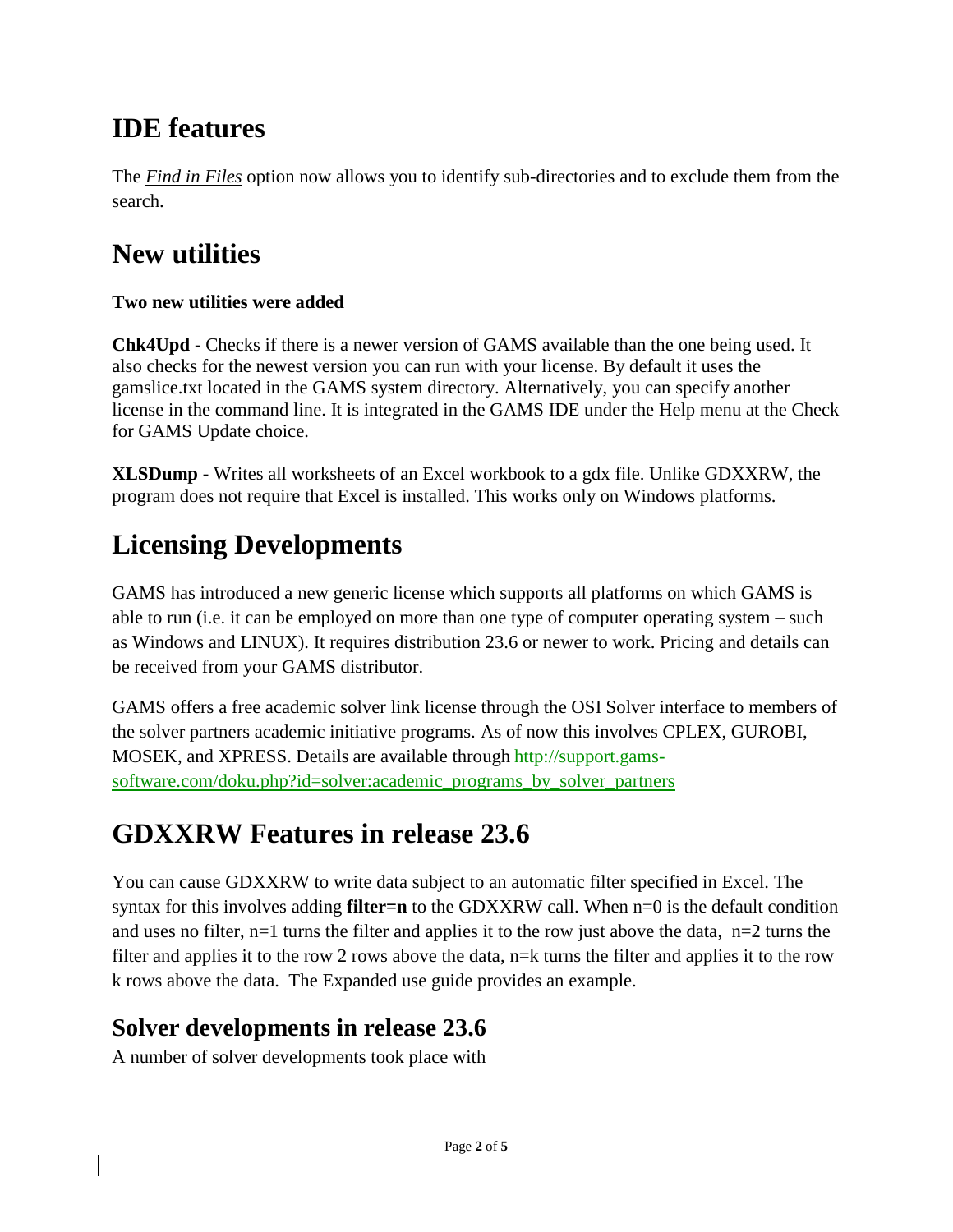- New libraries for Baron, BONMIN, CSDP, CONOPT, CPLEX, EMP, GUROBI, KNITRO, LGO, LINDOGLOBAL, MOSEK, SCIP, XA, and XPRESS.
- Substantial new options and features in changes in CPLEX largely involving MIP and thread features.
- Substantial new options and features in changes in GUROBI which has new features involving Quadratic programming, Concurrent optimization, MIP performance, LP performance, Delayed MIP strategy change, and LP algorithm choice. It also has a number of new MIP and other options
- Free academic licensing facilities as discussed above.

### **File compression and encryption**

GAMS contains a feature for encrypting or compressing files and reading them in the program. The compression and decompression of files is available in the base system. The encryption requires a special license file. To do this, three dollar commands are used in a GAMS file:

\$Compress source.gms targetfilename.gms \$Decompress compressedsource.gms targetfilename.gms \$Encrypt source.gms targetfilename

Each takes the source and creates the target. Compressed or encrypted source files can be automatically read by GAMS, although for the encrypted file this requires the special license. All compressed and encrypted files are platform independent. The GAMS model library file CEFILES.gms illustrates usage of these files. This is covered in the Expanded User Guide (McCarl) accessible through the IDE and can be found by searching for compress.

# **Automatic Solver option file generation**

Option files are the route via which users can affect the ways that solvers work. A couple of years ago, GAMS put in an option file editor into the GAMSIDE that allows you to see all available options and select their values. It is accessible through the utilities menu of the IDE under the Solver Option File choice. For some solvers there are many options and you need to know what you are looking for. To support your search, you can read the relevant parts of the Solver Manual.

# **GAMS APIs**

GAMS has API files that facilitate the interaction of programs written in C, C++, C#, Delphi, Fortran 90, Java, Python and Visual Basic with GDX files, GAMS program usage for job submission and solution extraction and GAMS option file manipulation. Here I attempt a very basic coverage as I have not ever used them and would need substantial help to even get started.

The first API is one that facilitates extraction of items from GDX files into programs and the writing of data into GDX files. Documentation is available in a CHM or pdf file in the apifiles/gdx subdirectory of the GAMS system. It covers Writing data to a GDX file using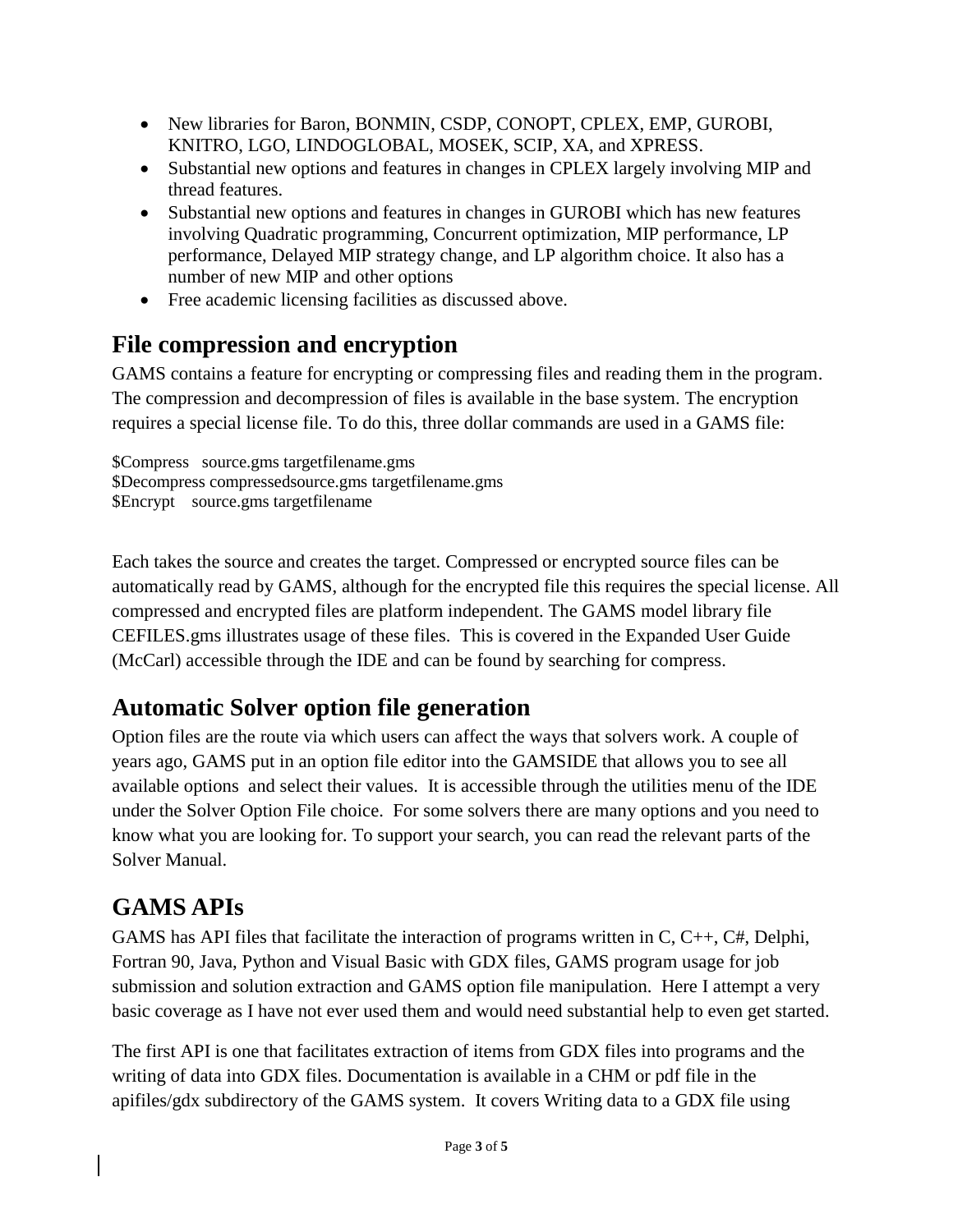strings, and integers, Reading data from a GDX file using strings, integers and a filter plus provides examples and file definitions. Some material on compilation appears under the apifiles/examples directory in the file readme.txt.

The second API allows interfacing with GAMS to run jobs. No documentation is available. There are several examples of visual basic interface in the model library and some language specific code in the gamsx subdirectory of the apifiles part of the GAMS system directory.

The third API allows you how to interface with solver options. Again no documentation is available. There is some language specific code in the opt subdirectory of the apifiles part of the GAMS system directory.

Across all of these code in different languages is provided.

### **Using Multiple processors on your machine**

GAMS allows you to solve multiple problems using the multiple cores available on your computer. Some solvers support parallel solver threads, as discussed above. Another approach involves Grid computing as covered in the Expanded User Guide. An example is provided in the model library file trnsgrid.gms. The active part of it (with a small modification in the definition of repy) is below

```
parameter repx(s,i,j) solution report
       repy(s,solveinfo) summary report;
repy(s, 'solvestat') = na;repy(s, 'modelstat') = na;*we use the handle parameter to indicate that the solution has been collected
repeat
  loop(s$handlecollect(h(s)),
   rep(x(i,j)) = x.l(i,j);repy(s, 'solvestat') = transport. solvestat;repy(s, 'modelstat') = transport.modelstat;repy(s, 'results'') = transport.resusd;repy(s, 'objval') = transport.objval; display$handledelete(h(s)) 'trouble deleting handles' ;
   h(s) = 0); // indicate that we have loaded the solution
    display$sleep(card(h)*0.2) 'was sleeping for some time';
until card(h) = 0 or times dependently 10; // wait until all models are loaded
display repx, repy;
```
In this code

- Loop solves each problem where the set s identifies those problems
- Repx saves the solution values of the variable x (note in general all the problem variables would need to be saved).
- Repy saves the overall solution information on the problem (solution termination status, model optimality etc status, time used and objective function value)
- This code would use each of the multiprocessor cores as they become available.